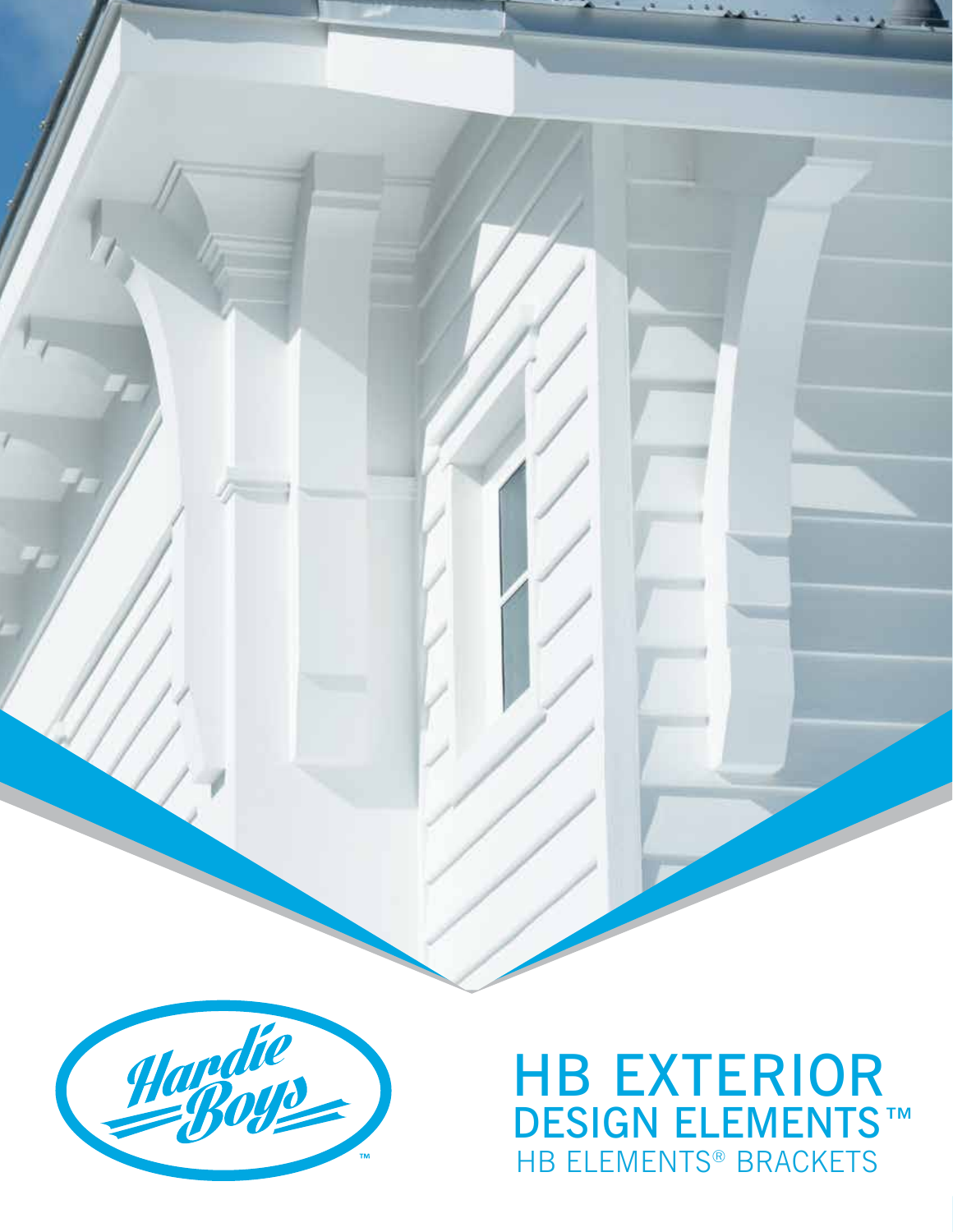

HB Elements<sup>®</sup> Brackets, though non-structural, stay true to the design & proportioning of traditional load bearing wood brackets. The versatility of cellular PVC and HB innovation in manufacturing processes enable us to achieve great flexibility in design and scale. Even our largest brackets are relatively light weight, resulting in easier installation.

Scan the QR Code to see more on our Brackets Portfolio.











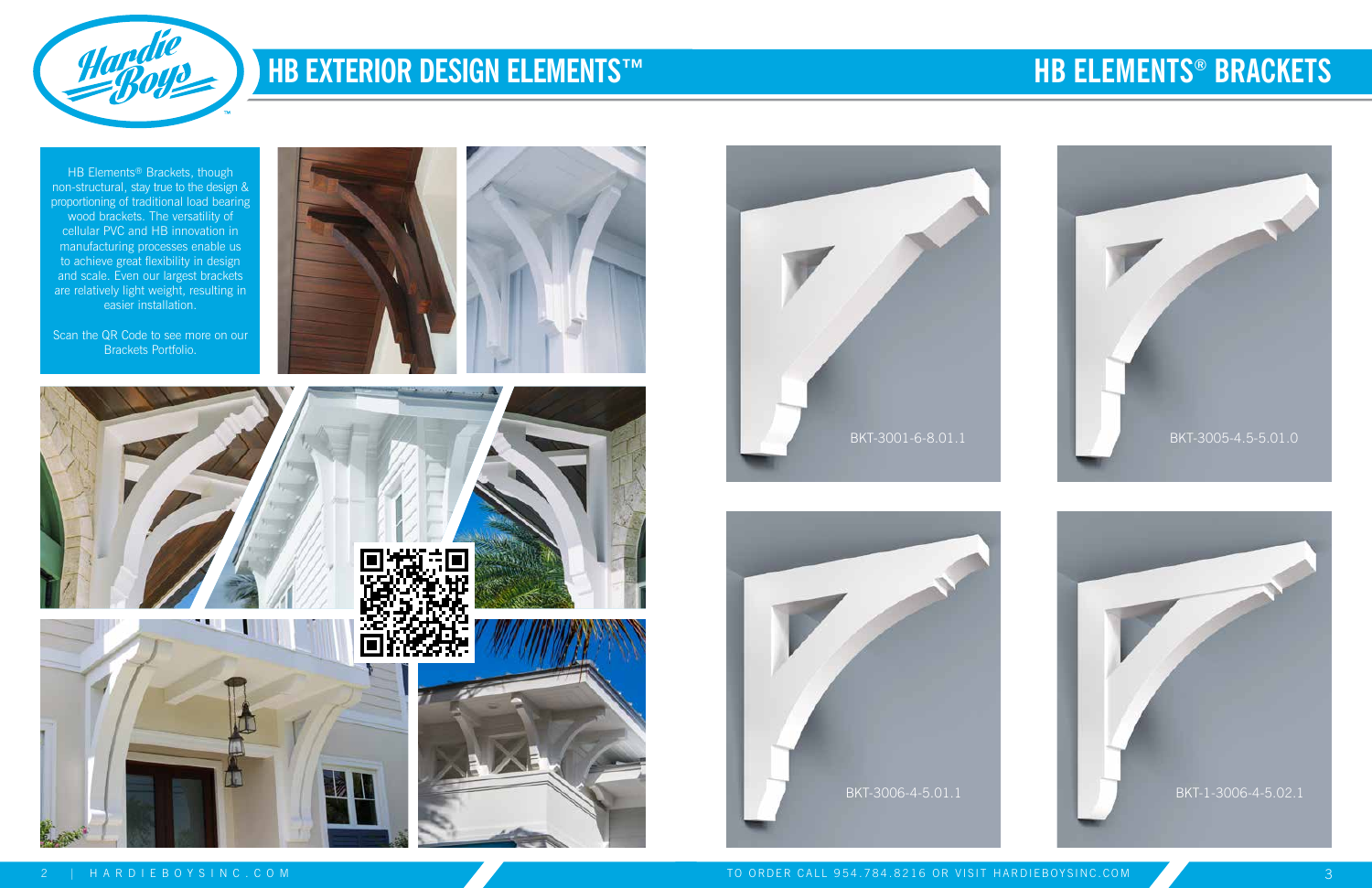















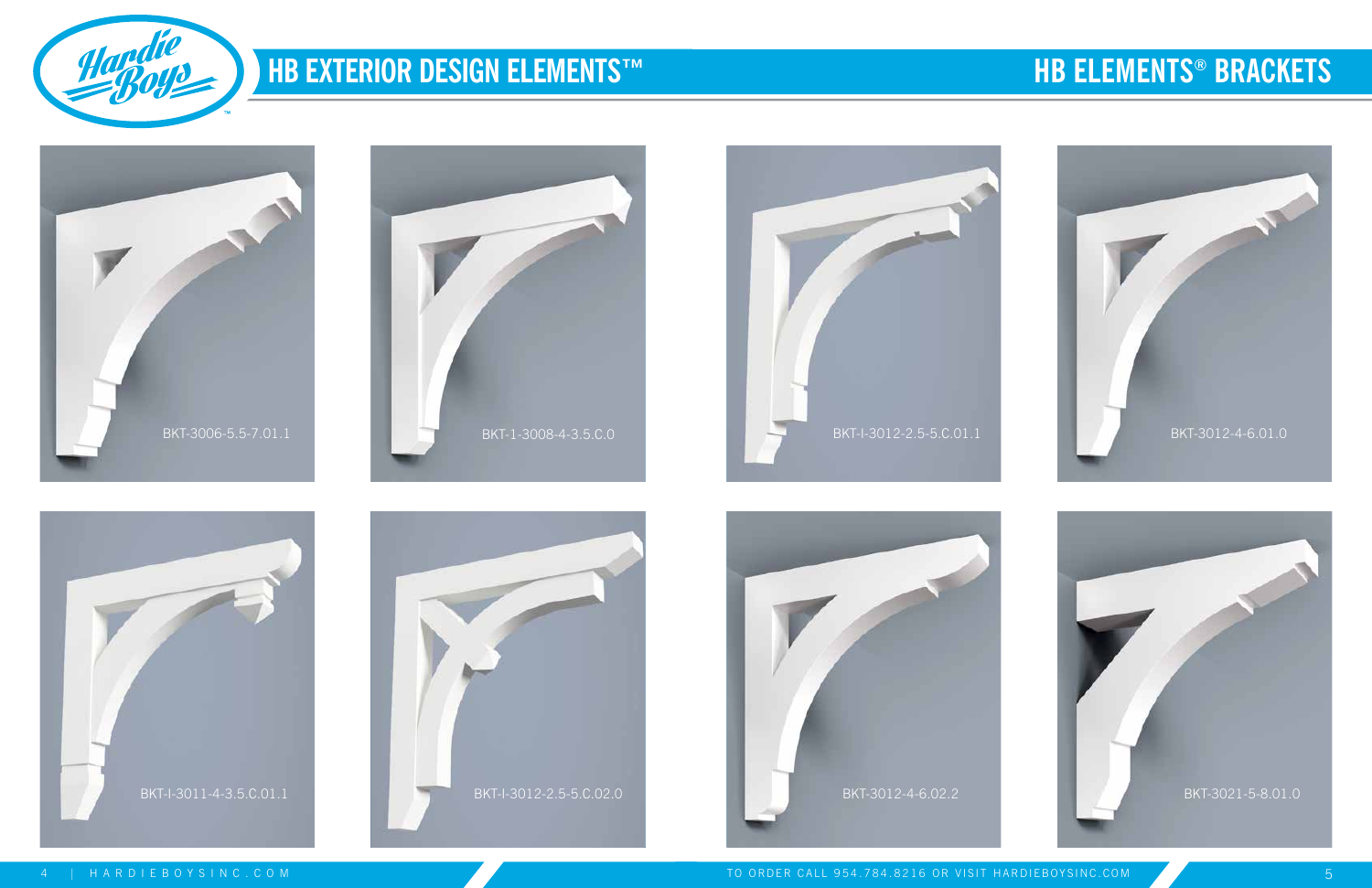















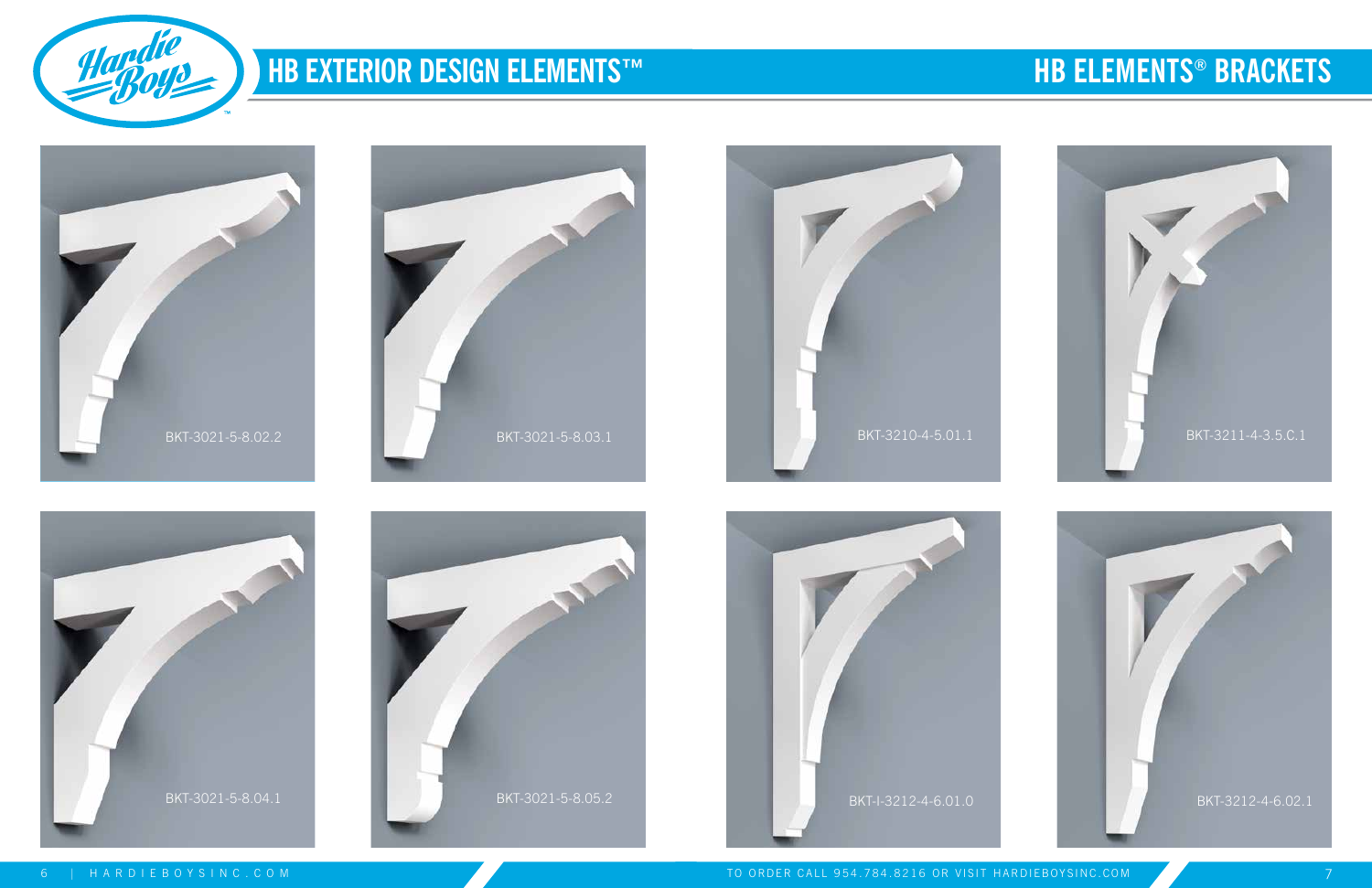















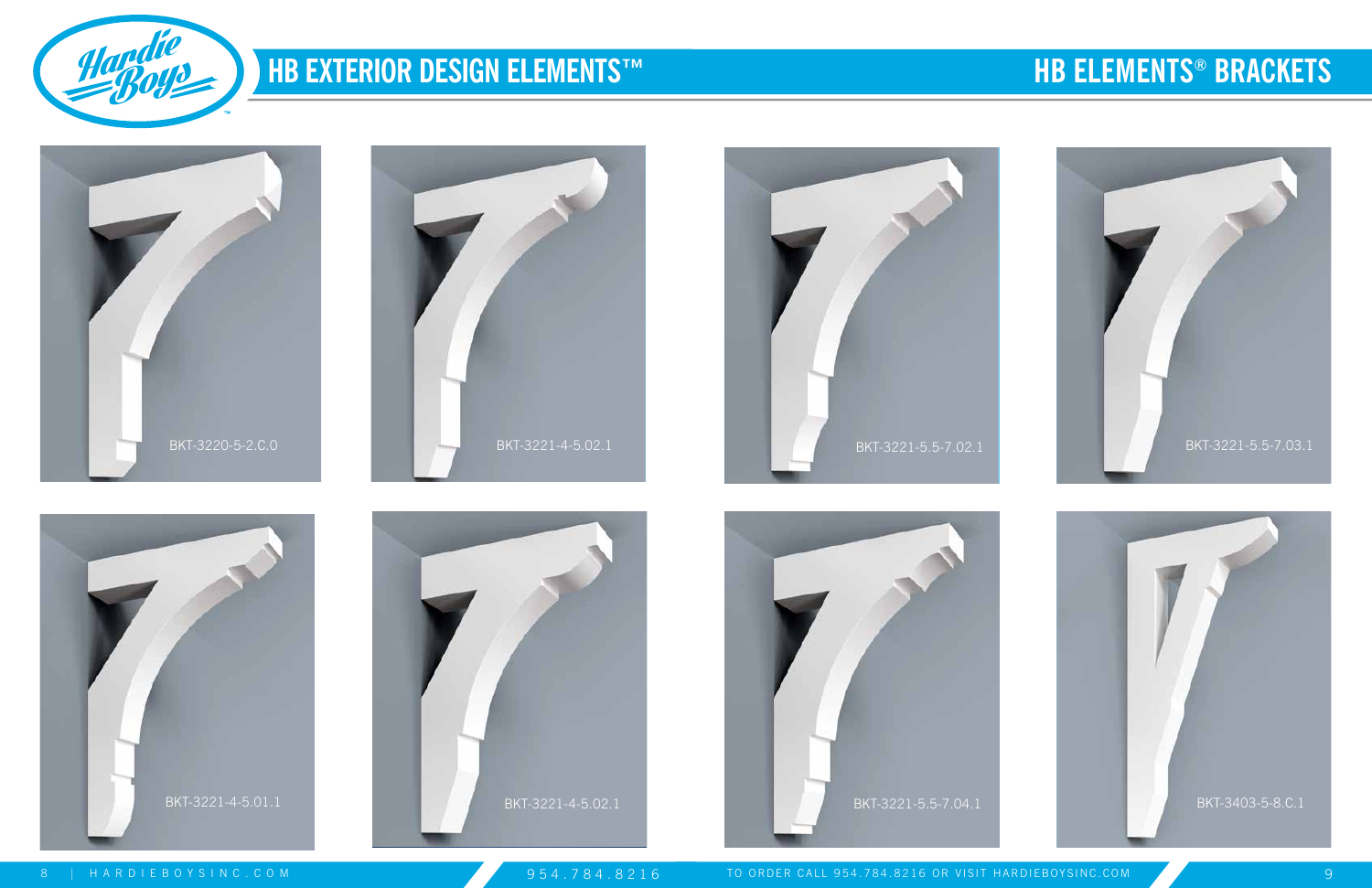

Innovative Techniques & Cutting Edge **Technology** 



10 | HARDIEBOYSINC.COM 11<br>10 | HARDIEBOYSINC.COM 11















## **HB ELEMENTS® BRACKETS**

P